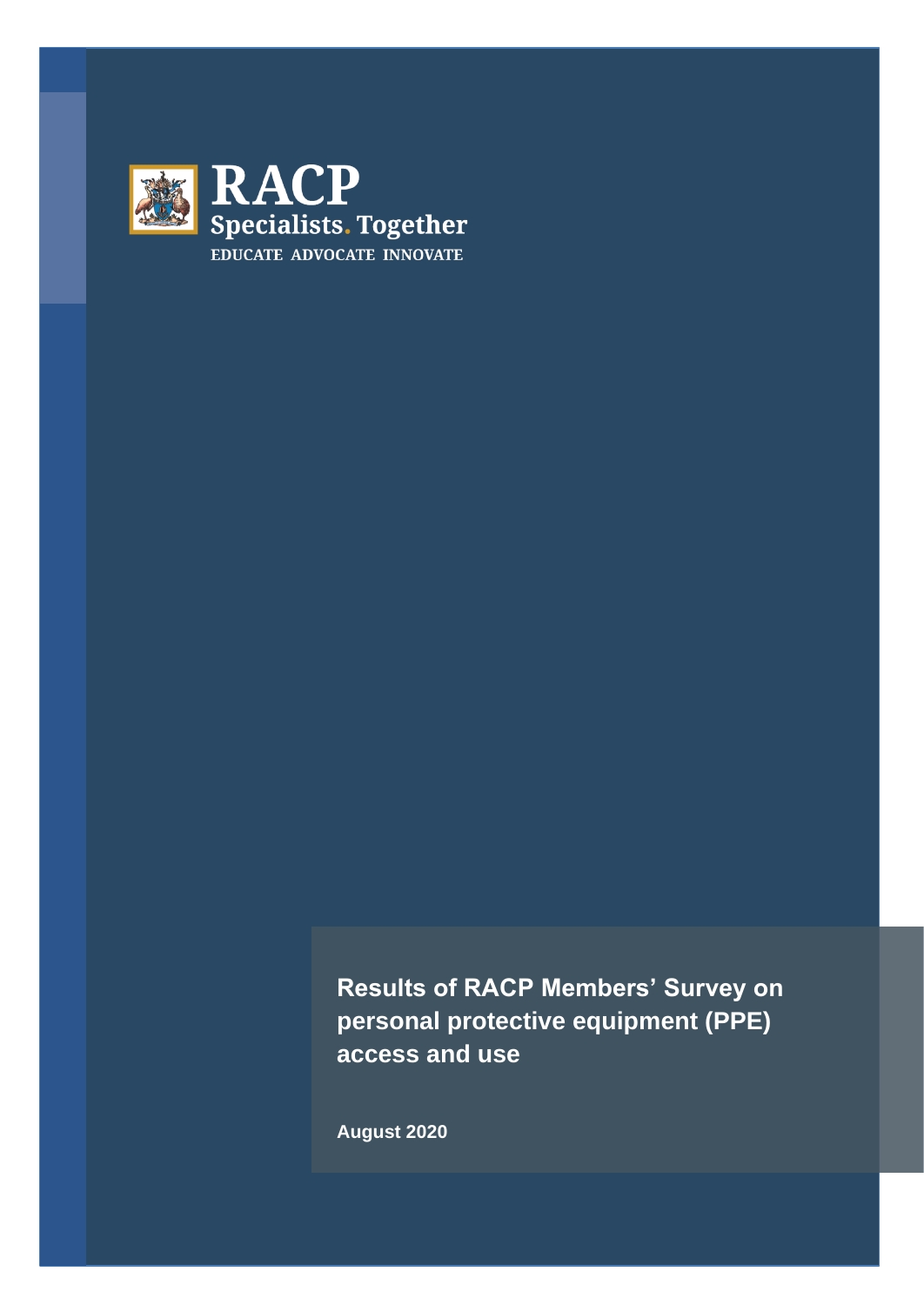# **About The Royal Australasian College of Physicians (RACP)**

The RACP trains, educates and advocates on behalf of over 18,000 physicians and 8,500 trainee physicians, across Australia and New Zealand. The RACP represents a broad range of medical specialties including general medicine, paediatrics and child health, cardiology, respiratory medicine, neurology, oncology, public health medicine, infectious diseases medicine, occupational and environmental medicine, palliative medicine, sexual health medicine, rehabilitation medicine, geriatric medicine, and addiction medicine. Beyond the drive for medical excellence, the RACP is committed to developing health and social policies which bring vital improvements to the wellbeing of patients.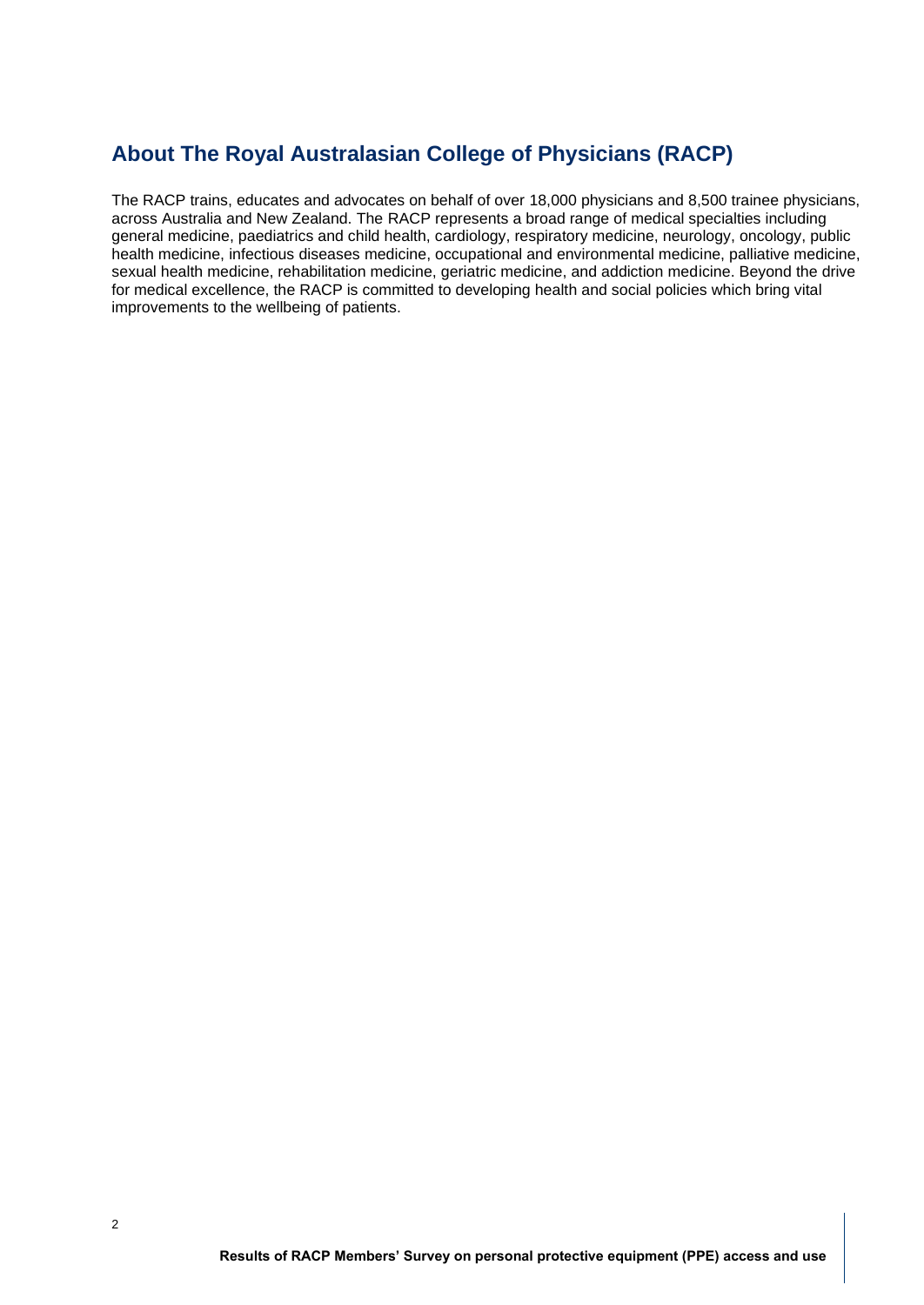## **Executive summary**

On 30 July 2020 the RACP distributed a voluntary survey to all its practising Australian based members on their use of and access to PPE. Members had until close of business 3 August to complete the survey. There were 677 responses to this survey and the completion rate was 98%.

Key findings of the survey:

- 20% of full time public hospital based members are reporting as having to source their own appropriate PPE (note that we are not able to determine if they are unable to access PPE that is specified by the AHPPC or Vic Health guidelines, or if they are sourcing PPE that is additional to what is currently recommended). This share is broadly similar for Victoria only responses.
- Approximately 45% of respondents say they have limited or no access to N95/P2 masks for their needs. Almost 11% have no access. The Victoria only results for these shares is broadly similar.
- Approximately 22% of respondents across all settings say they have either limited (18.7%) or no (3.5%) access to surgical masks. The share of those who say they have limited or no access to surgical masks is significantly lower in Victoria (14.8%).
- When responses are segmented to full time public hospital and full time private practitioner in the community responses, there are some significant differences in access between these two categories. 13.3% of respondents working as full-time public hospital employees reported limited or no access to surgical masks compared to more than half of full time private practitioners. Almost a quarter of respondents working as full time private practitioners have had to privately source some of their PPEs from overseas.
- More than 40% of respondents who have reported having to privately source their own PPEs say they will need alternative sources of supply due to shortages or price increases from their current sources. The Victoria only result for this is broadly similar. The equivalent figure for full time private practitioners across all settings is approximately 70 per cent.
- Less than 61% of respondents reported having had recent workplace training in the use of PPE. The share of respondents reporting recent workplace training was slightly higher in Victoria (67.1%).
- Written comments to the survey raised the following issues of concern and recommendations:
	- Stress caused by inconsistent directions on PPE and disparity across health care workers
	- Private practitioners not being assisted in terms of access to the national stockpile
	- Poor health organisation procedures (e.g. not fitting masks) or being over-protective of PPE
	- Essential to have consistent advice and standard guidance and to know these are regularly reviewed and updated
	- Concerned about poor quality of some PPE Criticisms of leadership (within organisations and at government levels) because of many of the other concerns raised above (e.g. insufficiently concerned with healthcare worker welfare, inconsistent standards, inadequate support for safety and training, etc).
	- Need for a national registry of infected healthcare workers

#### **What governments need to do urgently:**

- Commit to a target of zero occupationally acquired healthcare worker Covid-19 infections
- Ensure frontline health care workers have access to necessary PPE (in public and private hospitals as well as residential aged care settings)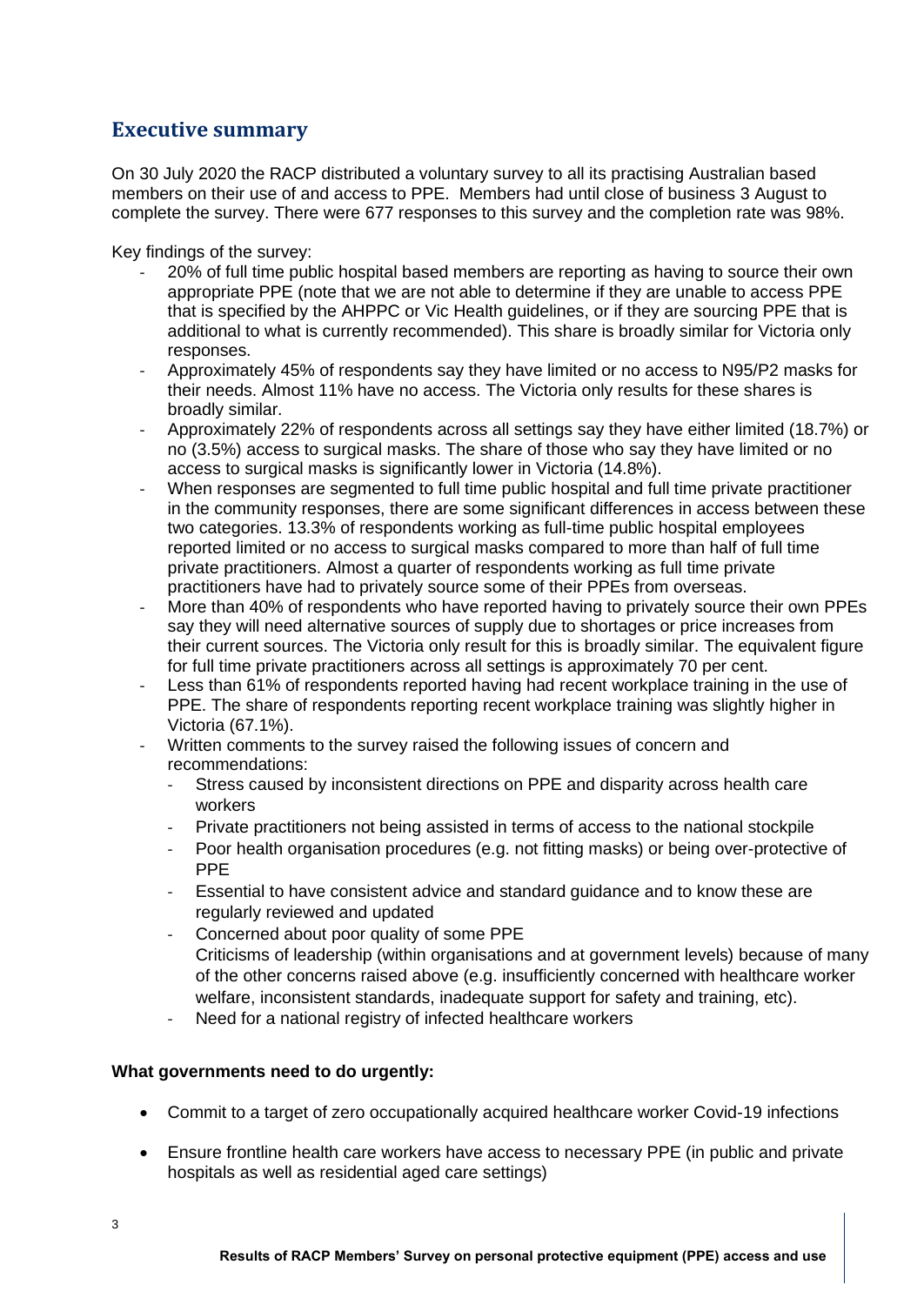- Ensure physicians and paediatricians working in private practice in the community are able to access the National Medical Stockpile for their PPE requirements
- Provide transparent information about reserves in the National Medical Stockpile, including by jurisdiction
- Report nationally and by jurisdiction on health care workers testing positive to Covid-19 by jurisdiction, age group, occupation, primary workplace, and whether the infection was occupationally acquired.
- Extend PPE requirements for the use of N95 masks to aged-care facilities.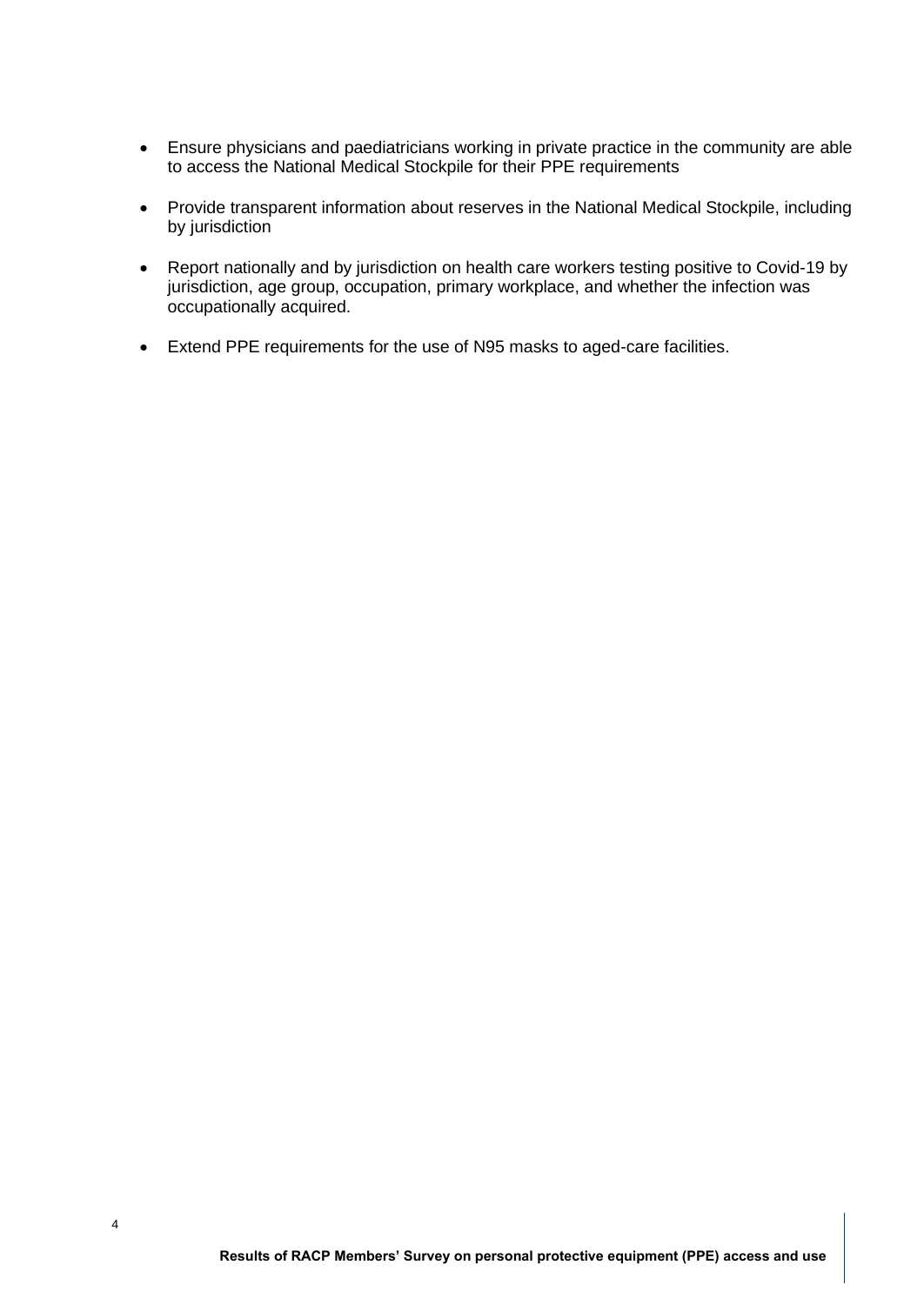## **1. Introduction and respondent demographics**

Access to appropriate Personal Protective Equipment (PPE) during the COVID-19 outbreak is a concern for RACP members who work in the frontlines of healthcare service delivery. On 30 July 2020 the RACP distributed a voluntary survey to all its practising Australian based members on their use of and access to PPE. Members had until close of business 3 August to complete the survey. There were 677 responses and the completion rate was 98%. **Table 1** summarises some of the key demographics of the respondents.

While the majority of the survey questions focused on the need for and access to PPE in work settings and training provided in work settings on PPE use, the survey also included a question on whether respondents had contracted the COVID-19 virus. All but two of the 16 questions in the survey were multiple choice, but within the multiple-choice questions, some had options to provide additional written responses. Survey respondents were informed before starting the survey that their responses would be deidentified and the results shared for general publication.

This document reports on the results of this survey, with results reported in all settings, for full-time public hospital employees and full-time private practitioners in the community, as well as for Victoria only.

Note that due to rounding and because some multiple-choice questions allowed respondents to choose more than one option, numbers may not add up to 100% for some of the results.

|                                               | % of respondents |
|-----------------------------------------------|------------------|
| <b>Practice setting</b>                       |                  |
| Full time private practice in the community   | 8.6              |
| Full time hospital (public)                   | 40.3             |
| Full time hospital (private)                  | 3.1              |
| Part time private practice in the community   | 20.2             |
| Part time hospital (public)                   | 39               |
| Part time hospital (private)                  | 14.2             |
| Other                                         | 5.5              |
|                                               |                  |
| <b>State/Territory</b>                        |                  |
| <b>ACT</b>                                    | 2.5              |
| <b>NSW</b>                                    | 25.2             |
| <b>QLD</b>                                    | 14.4             |
| <b>WA</b>                                     | 6.4              |
| <b>SA</b>                                     | 4.3              |
| <b>NT</b>                                     | 1.2              |
| Tasmania                                      | 1.5              |
| Victoria                                      | 46.4             |
|                                               |                  |
| <b>Practice location</b>                      |                  |
| Metropolitan                                  | 84.3             |
| Inner regional                                | 10.6             |
| Outer regional                                | 7.9              |
| Remote                                        | 2.4              |
| Very remote                                   | 0.7              |
|                                               |                  |
| Specialties (only those with 5% or more share |                  |
| listed)                                       |                  |

#### **Table 1: Respondent demographics**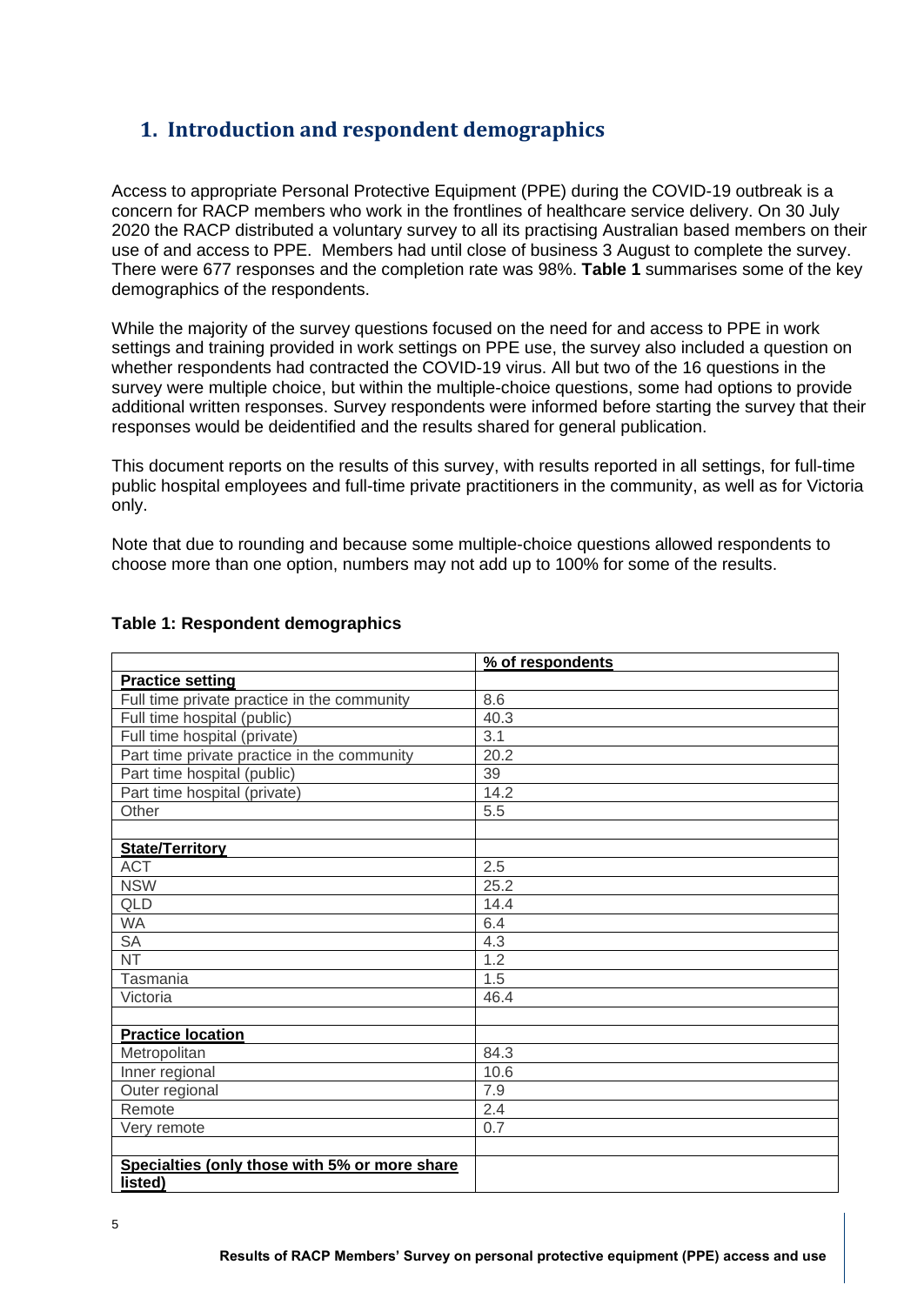| Internal medicine            | 22.8 |
|------------------------------|------|
| Paediatrics and child health | 19.1 |
| Geriatric medicine           | 9.5  |
| Thoracic medicine            | 8.4  |
| Endocrinology                | 6.4  |
| Cardiology                   | 5.3  |
| Infectious disease medicine  | 5.0  |
| Palliative medicine          | 5.0  |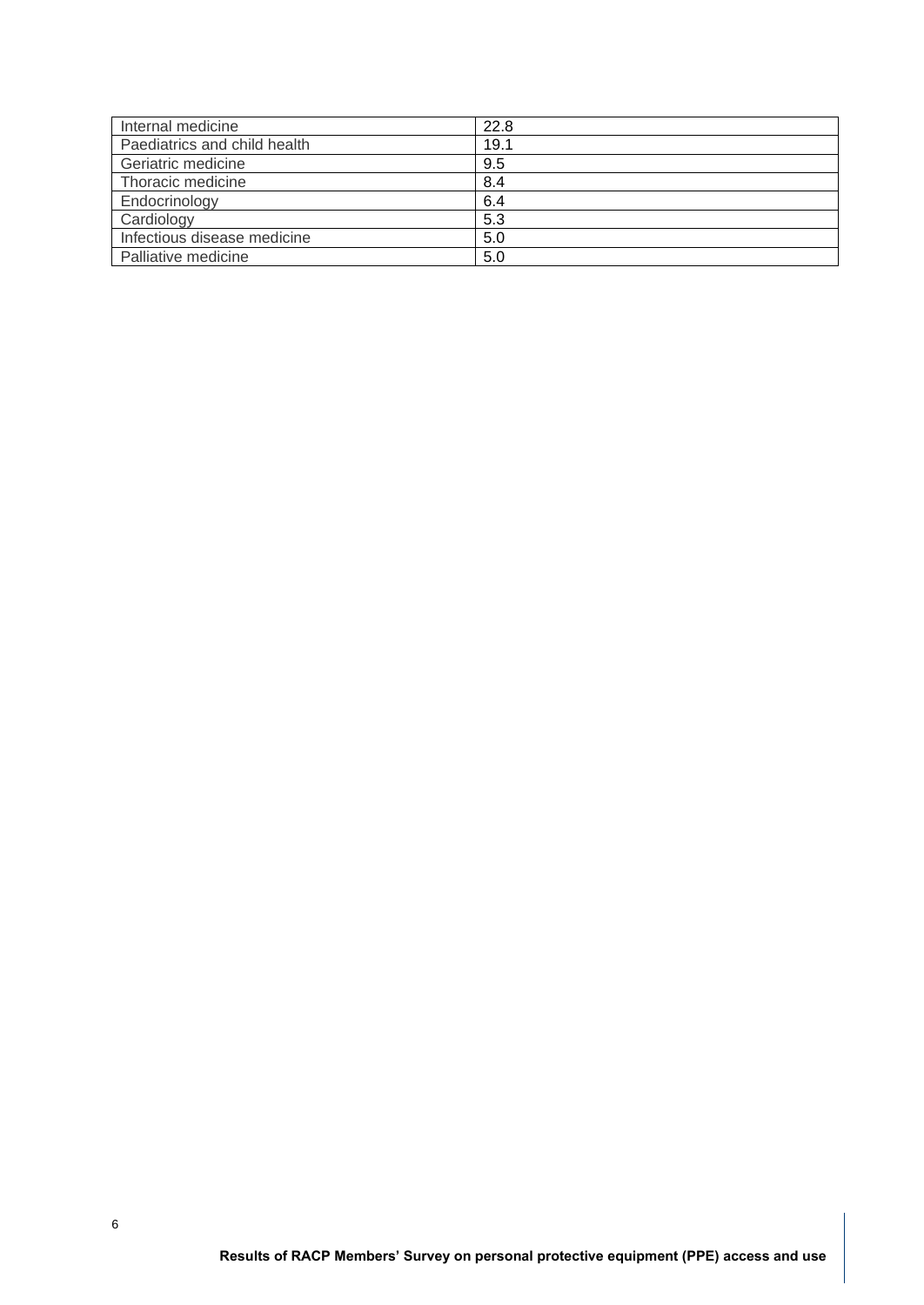# **2. Survey results**

## **2.1 Access to PPE**

#### **Table 2a: Access to PPE<sup>1</sup>**

|                       | All settings (%) | FT public hospital<br>$(\%)$ | FT private in the<br>community (%) |
|-----------------------|------------------|------------------------------|------------------------------------|
| <b>Surgical masks</b> |                  |                              |                                    |
| I have sufficient     |                  |                              |                                    |
| access for my needs   | 74.8             | 85.2                         | 42.1                               |
| I have limited access |                  |                              |                                    |
| for my needs          | 18.7             | 12.9                         | 36.8                               |
| I have no access      |                  |                              |                                    |
| and require access    | 3.5              | 0.4                          | 17.5                               |
| I do not require this |                  |                              |                                    |
| type of PPE           | 3.0              | 1.5                          | 3.5                                |
|                       |                  |                              |                                    |
| N-95 masks/p2         |                  |                              |                                    |
| masks                 |                  |                              |                                    |
| I have sufficient     |                  |                              |                                    |
| access for my needs   | 36.9             | 48.3                         | 16.7                               |
| I have limited access |                  |                              |                                    |
| for my needs          | 34.0             | 37.6                         | 38.9                               |
| I have no access      |                  |                              |                                    |
| and require access    | 10.6             | 4.4                          | 27.8                               |
| I do not require this |                  |                              |                                    |
| type of PPE           | 18.5             | 9.6                          | 16.7                               |
|                       |                  |                              |                                    |
| <b>Cloth masks</b>    |                  |                              |                                    |
| I have sufficient     |                  |                              |                                    |
| access for my needs   | 17.4             | 15.0                         | 16.7                               |
| I have limited access |                  |                              |                                    |
| for my needs          | 10.2             | 4.1                          | 24.1                               |
| I have no access      |                  |                              |                                    |
| and require access    | 8.6              | 7.5                          | 25.9                               |
| I do not require this |                  |                              |                                    |
| type of PPE           | 63.7             | 73.4                         | 33.3                               |
|                       |                  |                              |                                    |
| <b>Gloves</b>         |                  |                              |                                    |
| I have sufficient     |                  |                              |                                    |
| access for my needs   | 87.9             | 95.9                         | 59.6                               |
| I have limited access |                  |                              |                                    |
| for my needs          | $7.7\,$          | 3.3                          | 24.6                               |
| I have no access      |                  |                              |                                    |
| and require access    | 1.4              | 0.0                          | 7.0                                |
| I do not require this |                  |                              |                                    |
| type of PPE           | 3.0              | 0.7                          | 8.8                                |
|                       |                  |                              |                                    |
| <b>Gowns</b>          |                  |                              |                                    |

<sup>1</sup> The specific survey question asked was **'What best describes your access to PPE in the current environment?'**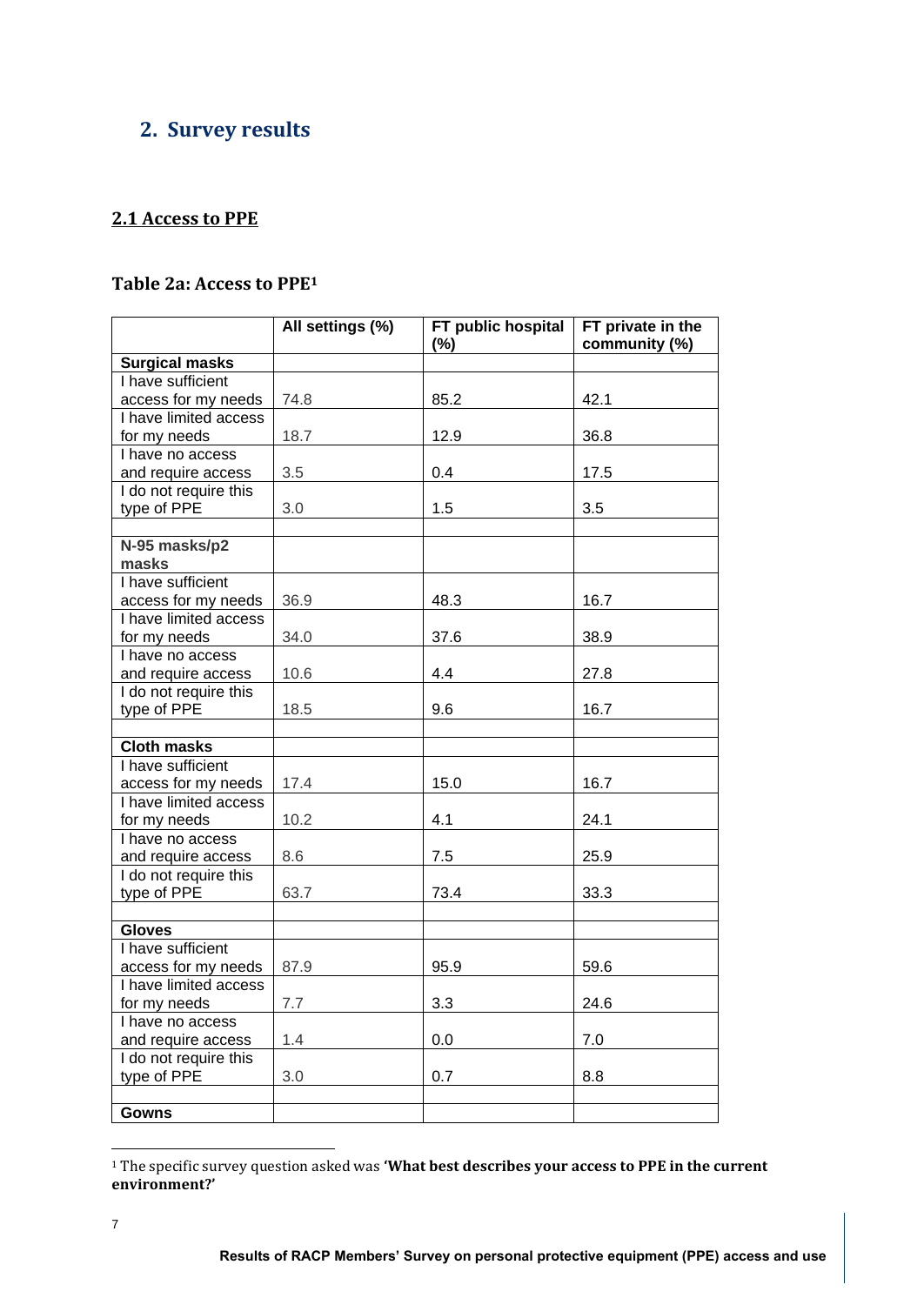| I have sufficient     |      |      |      |
|-----------------------|------|------|------|
| access for my needs   | 60.9 | 77.1 | 21.4 |
| I have limited access |      |      |      |
| for my needs          | 20.1 | 20.3 | 23.2 |
| I have no access      |      |      |      |
| and require access    | 6.8  | 1.5  | 35.7 |
| I do not require this |      |      |      |
| type of PPE           | 12.2 | 1.1  | 19.6 |
|                       |      |      |      |
| <b>Face visors</b>    |      |      |      |
| I have sufficient     |      |      |      |
| access for my needs   | 37.8 | 47.1 | 22.8 |
| I have limited access |      |      |      |
| for my needs          | 28.1 | 30.1 | 22.8 |
| I have no access      |      |      |      |
| and require access    | 14.6 | 11.8 | 29.8 |
| I do not require this |      |      |      |
| type of PPE           | 19.5 | 11.0 | 24.6 |
|                       |      |      |      |
| Eye goggles           |      |      |      |
| I have sufficient     |      |      |      |
| access for my needs   | 40.3 | 54.8 | 19.6 |
| I have limited access |      |      |      |
| for my needs          | 26.8 | 29.0 | 21.4 |
| I have no access      |      |      |      |
| and require access    | 9.8  | 5.9  | 26.8 |
| I do not require this |      |      |      |
| type of PPE           | 23.1 | 10.3 | 32.1 |

# **Table 2b: Access to PPE (Victoria only)<sup>2</sup>**

|                               | All settings (%) | FT public hospital (%) | FT private in the<br>community $(\% )$ |
|-------------------------------|------------------|------------------------|----------------------------------------|
| <b>Surgical masks</b>         |                  |                        |                                        |
| I have sufficient access for  |                  |                        |                                        |
| my needs                      | 83.9             | 89.7                   | 52.2                                   |
| I have limited access for my  |                  |                        |                                        |
| needs                         | 12.9             | 9.6                    | 30.4                                   |
| I have no access and          |                  |                        |                                        |
| require access                | 1.9              | 0.0                    | 13.0                                   |
| I do not require this type of |                  |                        |                                        |
| <b>PPE</b>                    | 1.3              | 0.7                    | 4.3                                    |
|                               |                  |                        |                                        |
| N-95 masks/p2 masks           |                  |                        |                                        |
| I have sufficient access for  |                  |                        |                                        |
| my needs                      | 35.9             | 46.3                   | 17.4                                   |
| I have limited access for my  |                  |                        |                                        |
| needs                         | 35.6             | 38.2                   | 43.5                                   |
| I have no access and          |                  |                        |                                        |
| require access                | 11.7             | 7.4                    | 21.7                                   |

<sup>2</sup> The specific survey question asked was **'What best describes your access to PPE in the current environment?'**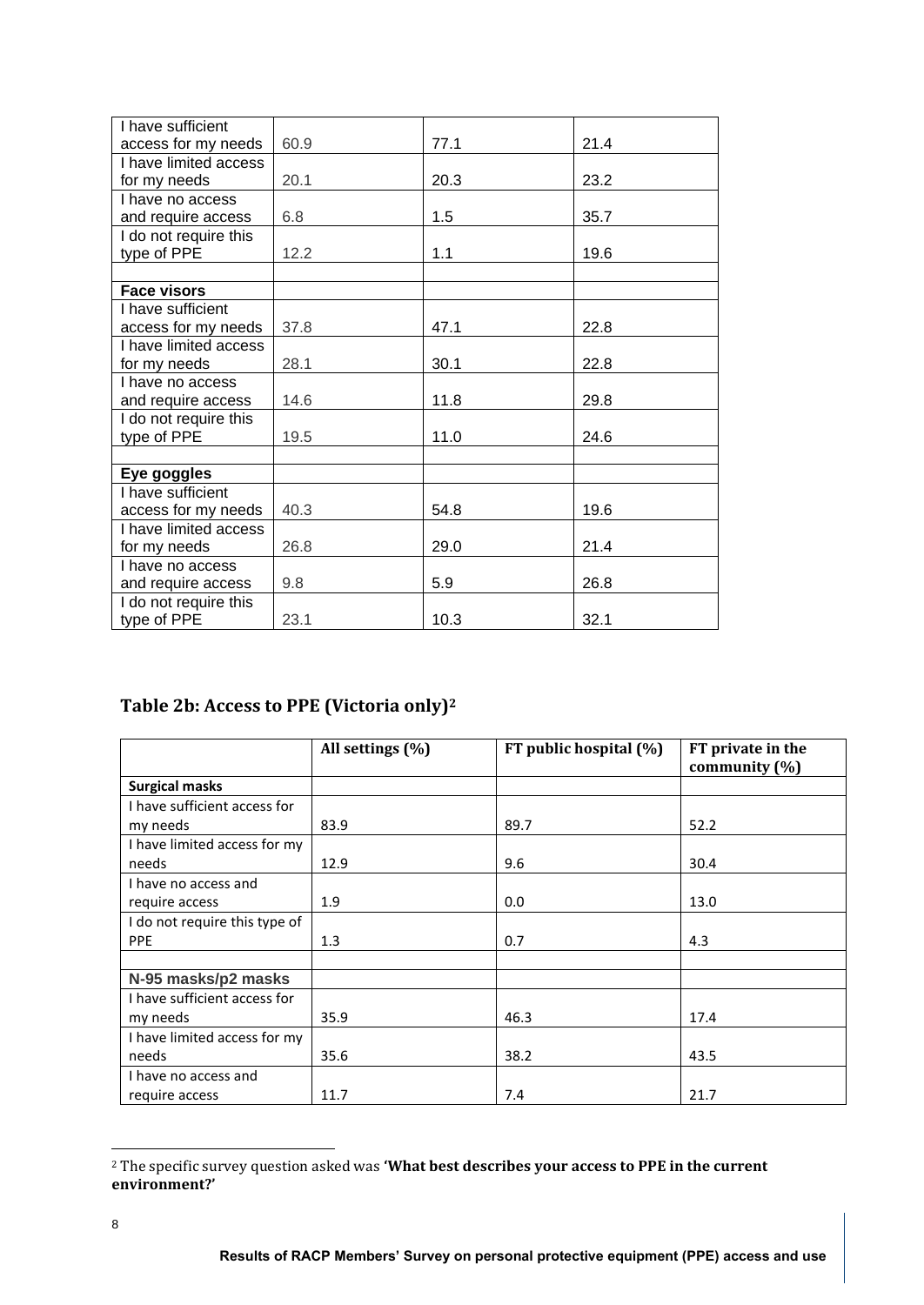| I do not require this type of            |       |      |      |
|------------------------------------------|-------|------|------|
| PPE                                      | 16.8  | 8.1  | 17.4 |
|                                          |       |      |      |
| <b>Cloth masks</b>                       |       |      |      |
| I have sufficient access for<br>my needs | 23.4  | 20.1 | 18.2 |
| I have limited access for my             |       |      |      |
| needs                                    | 8.9   | 3.7  | 22.7 |
| I have no access and                     |       |      |      |
| require access                           | 6.6   | 6.0  | 18.2 |
| I do not require this type of            |       |      |      |
| PPE                                      | 61.1  | 70.1 | 40.9 |
|                                          |       |      |      |
| <b>Gloves</b>                            |       |      |      |
| I have sufficient access for             |       |      |      |
| my needs                                 | 89.8  | 96.3 | 52.2 |
| I have limited access for my             |       |      |      |
| needs                                    | $6.2$ | 3.0  | 21.7 |
| I have no access and                     |       |      |      |
| require access                           | 0.7   | 0.0  | 4.3  |
| I do not require this type of            |       |      |      |
| PPE                                      | 3.3   | 0.7  | 21.7 |
|                                          |       |      |      |
| Gowns                                    |       |      |      |
| I have sufficient access for             |       |      |      |
| my needs                                 | 63.1  | 80.1 | 17.4 |
| I have limited access for my             |       |      |      |
| needs                                    | 21.4  | 18.4 | 30.4 |
| I have no access and                     |       |      |      |
| require access                           | 5.2   | 1.5  | 30.4 |
| I do not require this type of            |       |      |      |
| PPE                                      | 10.4  | 0.0  | 21.7 |
|                                          |       |      |      |
| <b>Face visors</b>                       |       |      |      |
| I have sufficient access for             | 51.1  | 59.6 | 21.7 |
| my needs                                 |       |      |      |
| I have limited access for my<br>needs    | 24.6  | 24.3 | 26.1 |
| I have no access and                     |       |      |      |
| require access                           | 13.3  | 10.3 | 26.1 |
| I do not require this type of            |       |      |      |
| PPE                                      | 11.0  | 5.9  | 26.1 |
|                                          |       |      |      |
| Eye goggles                              |       |      |      |
| I have sufficient access for             |       |      |      |
| my needs                                 | 46.6  | 60.3 | 13.0 |
| I have limited access for my             |       |      |      |
| needs                                    | 25.1  | 22.8 | 30.4 |
| I have no access and                     |       |      |      |
| require access                           | 9.0   | 7.4  | 26.1 |
| I do not require this type of            |       |      |      |
| PPE                                      | 19.3  | 9.6  | 30.4 |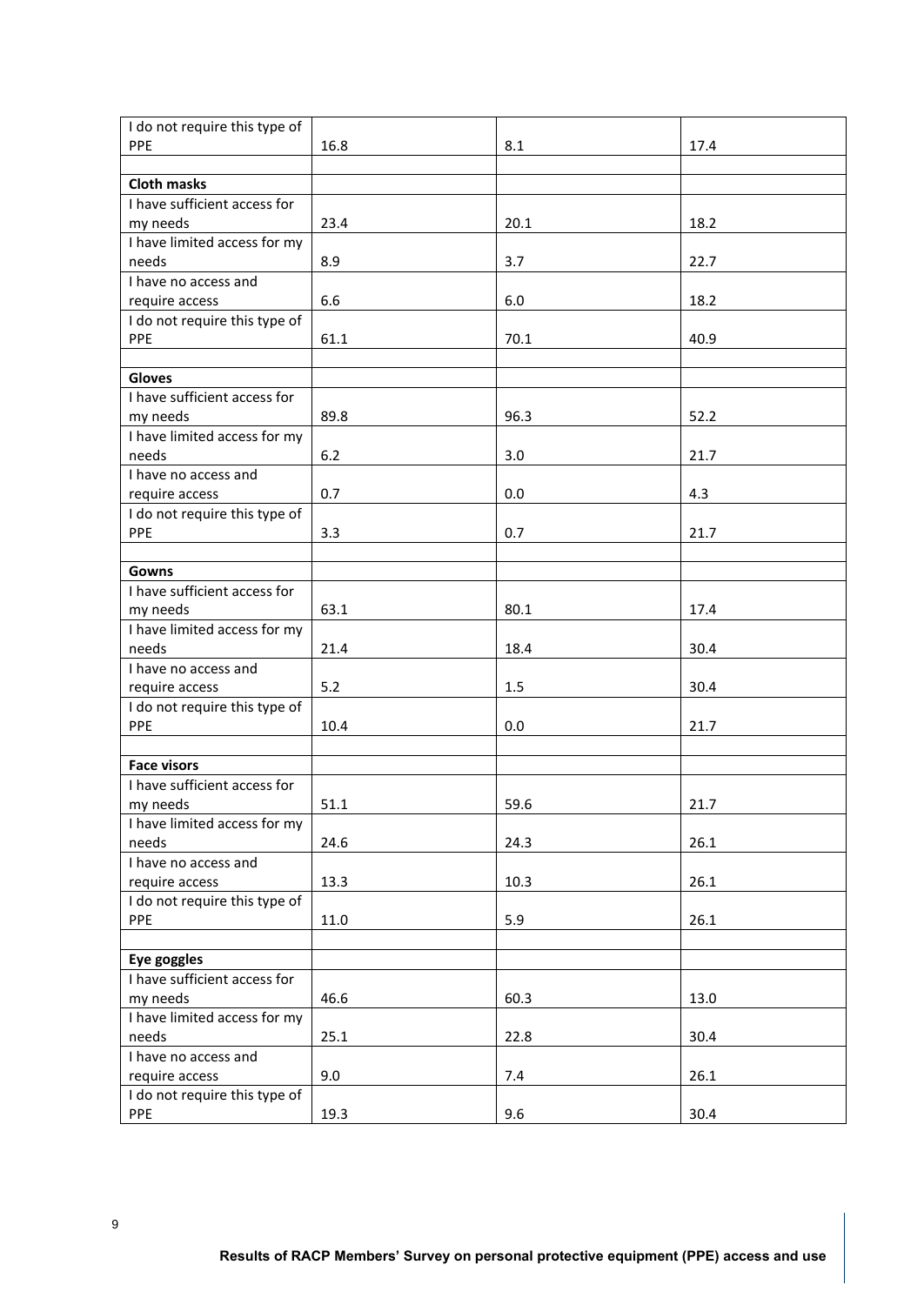## **Table 3a: Sources of private supply of PPE (if any) used in capacity as healthcare service provider<sup>3</sup>**

|                            |             | FT Public hospital (%) | FT private in the |
|----------------------------|-------------|------------------------|-------------------|
|                            | All $(\% )$ |                        | community         |
| Local businesses (e.g.     |             |                        |                   |
| pharmacies, medical supply |             |                        |                   |
| stores, hardware stores,   |             |                        |                   |
| other retail)              | 35.2        | 18                     | 72.4              |
| Online businesses          | 29.3        | 18.8                   | 56.9              |
| Overseas orders            | 11.9        | 6.6                    | 24.1              |
| N/A I have not had to      |             |                        |                   |
| source my own PPE          | 51.1        | 66.2                   | 8.6               |
| Other (please specify)     | 4.2         | 3.7                    | 12.1              |

## **Table 3b: Sources of private supply of PPE (if any) used in capacity as healthcare service provider (Victoria only)<sup>4</sup>**

|                            | All $(\% )$ | FT Public hospital (%) | FT private in the<br>community $(\%)$ |
|----------------------------|-------------|------------------------|---------------------------------------|
| Local businesses (e.g.     |             |                        |                                       |
| pharmacies, medical supply |             |                        |                                       |
| stores, hardware stores,   |             |                        |                                       |
| other retail)              | 34.5        | 19.9                   | 69.6                                  |
| Online businesses          | 31.9        | 20.6                   | 65.2                                  |
| Overseas orders            | 14.7        | 8.8                    | 34.8                                  |
| N/A I have not had to      |             |                        |                                       |
| source my own PPE          | 47.6        | 62.5                   | 8.7                                   |
| Other (please specify)     | 4.5         | 1.5                    | 17.4                                  |

#### **Examples of written comments provided for 'other' sources:**

*Made decisions to reduce clinical exposure to reduce risk for me and my team (e.g. 1 doctor only seeing the patient or only examining if needed or every second day or waiting until end of ward round to see potential or actual COVID patients etc) so rest of ward round is not potentially contaminated by our clothing etc*

*Made my own and colleagues masks*

*Made by family*

*home made masks*

<sup>3</sup> The specific survey question asked was **'In your capacity as a healthcare service provider, have you had to privately source any of your own PPE during the pandemic from any of the following? (please tick all that apply)'**

<sup>4</sup> The specific survey question asked was **'In your capacity as a healthcare service provider, have you had to privately source any of your own PPE during the pandemic from any of the following? (please tick all that apply)'**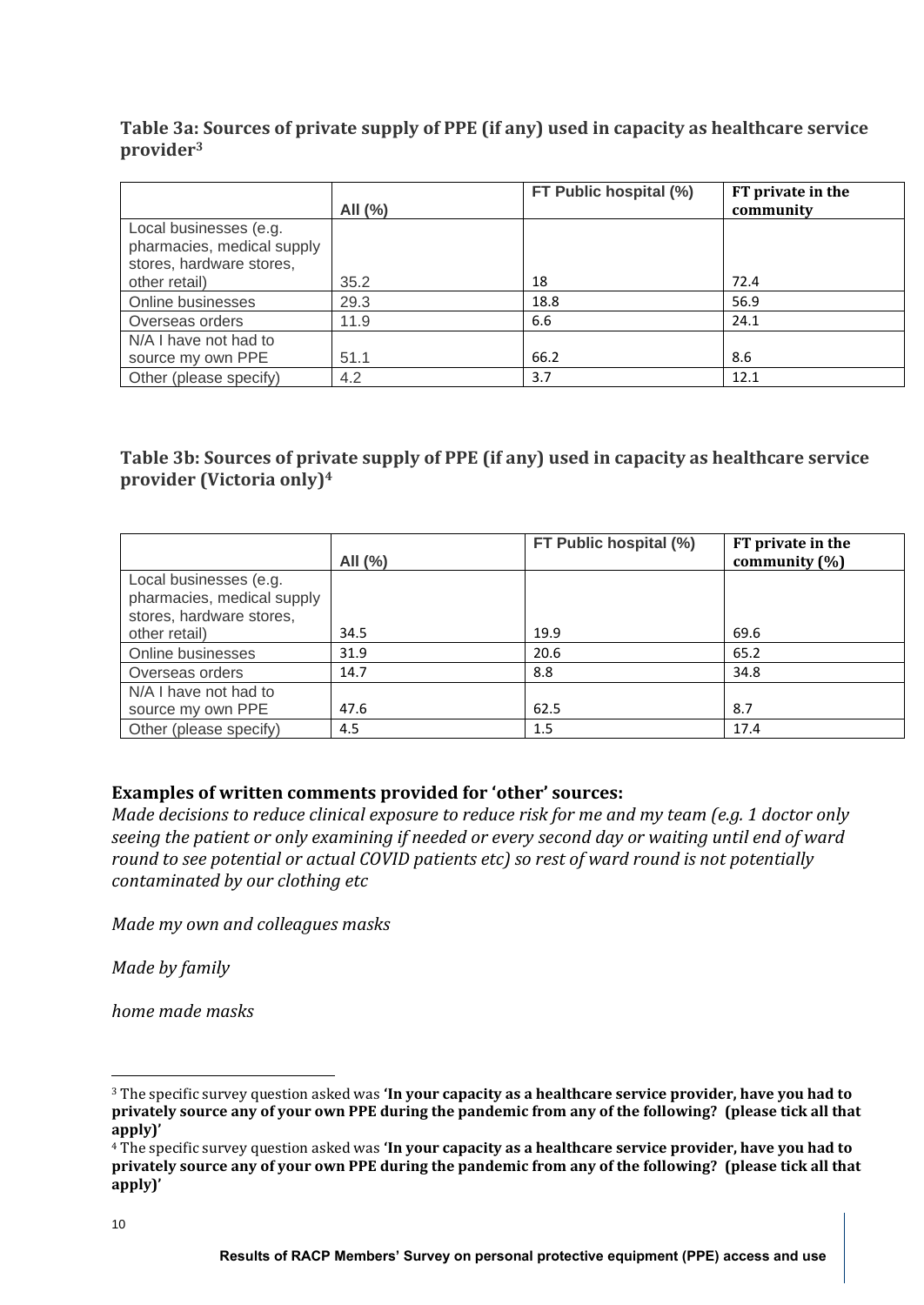*Gift from builders, GP friends, builders*

*Home business*

*Staff and family manufacture of cloth masks*

*Family making cloth masks*

*Online medical groups who have ordered in bulk*

*AMA WA* 

*patients have donated some supplies including masks and scrubs*

*Have purchased, but not required to use as yet.* 

*online purchase: touted as N95 but in fact were poor imitations*

**Table 4a: Respondent rating of reliability of private supply of PPE sourced in their capacity as healthcare service provider<sup>5</sup>**

|                             | All (%) | <b>FT Public hospital</b><br>(%) | FT private in the<br>community $(\% )$ |
|-----------------------------|---------|----------------------------------|----------------------------------------|
| They are sufficient to meet |         |                                  |                                        |
| my needs for the long term  | 14.3    | 11.5                             | 16.1                                   |
| I need alternative sources  |         |                                  |                                        |
| of supply $-$ there are     |         |                                  |                                        |
| shortages/delays already    | 27.6    | 20.2                             | 50.0                                   |
| I need alternative sources  |         |                                  |                                        |
| of supply - current sources |         |                                  |                                        |
| are too expensive           | 15.9    | 12                               | 19.6                                   |
| I don't know                | 42.1    | 56.3                             | 14.3                                   |

<sup>5</sup> The specific survey question asked was **'If you have had to privately source some of your own PPE in your capacity as a healthcare service provider, how reliable do you think these sources of supply are?'**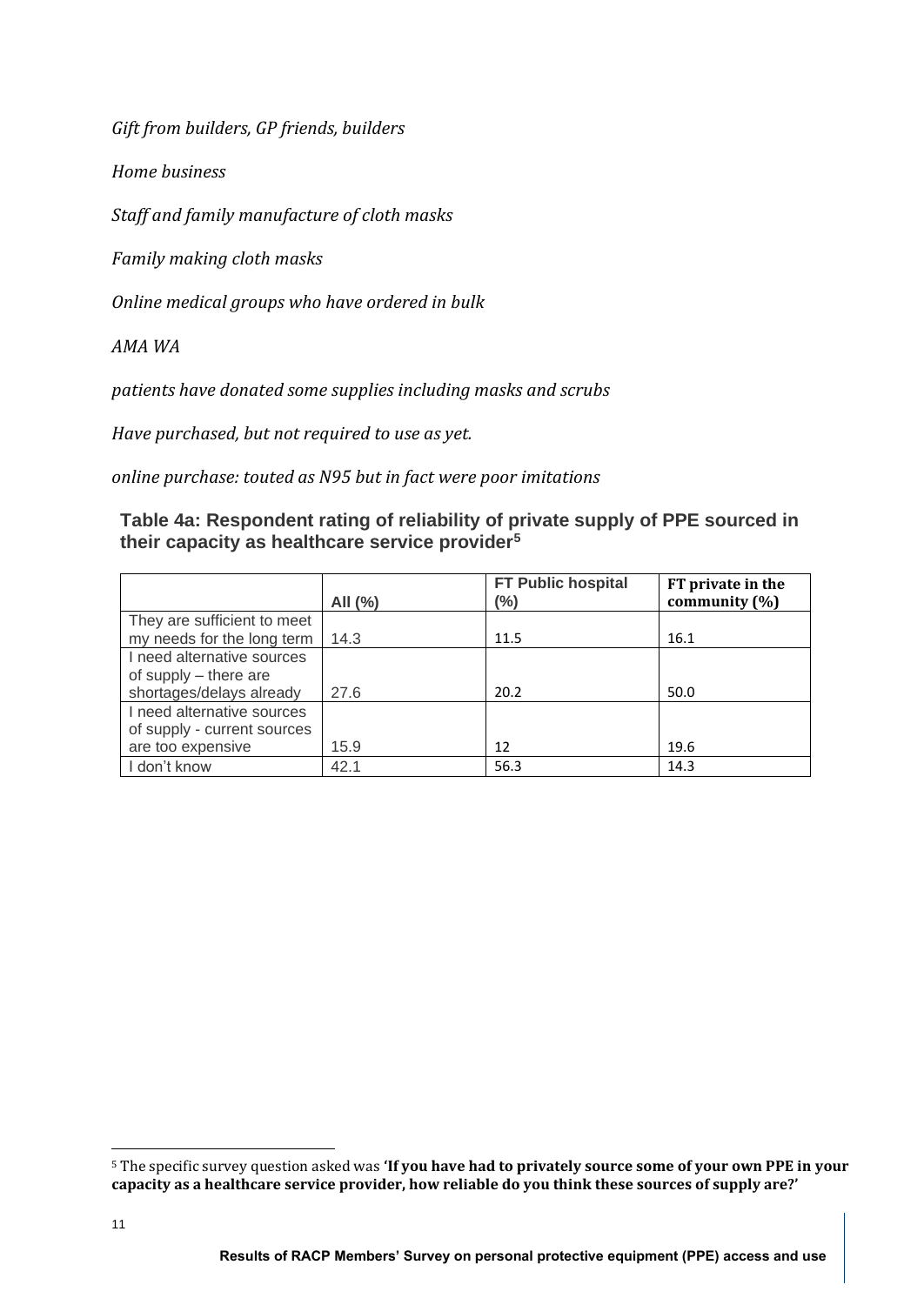**Table 4b: Respondent rating of reliability of private supply of PPE sourced in their capacity as healthcare service provider<sup>6</sup> (Victoria only)**

|                                                                                   | All $(\%)$ | FT Public hospital<br>(%) | FT private in the<br>community $(\% )$ |
|-----------------------------------------------------------------------------------|------------|---------------------------|----------------------------------------|
| They are sufficient to meet<br>my needs for the long term                         | 16.3       | 15.6                      | 9.1                                    |
| I need alternative sources<br>of supply $-$ there are<br>shortages/delays already | 23.3       | 13.5                      | 50.0                                   |
| I need alternative sources<br>of supply - current sources<br>are too expensive    | 16.7       | 15.6                      | 22.7                                   |
| I don't know                                                                      | 43.8       | 55.2                      | 18.2                                   |

**Table 5a: Responses to the question 'If you work in a public hospital, have you had to source your own PPE during the pandemic?'**

|                    | All $(\% )$ | <b>FT Public</b><br>hospital (%) |
|--------------------|-------------|----------------------------------|
| Yes                | 19.7        | 20.5                             |
| No                 | 63.3        | 79.5                             |
| N/A I only work in |             |                                  |
| private settings   |             |                                  |

**Table 5b: Responses to the question 'If you work in a public hospital, have you had to source your own PPE during the pandemic?' (Victoria only)**

|                    | All $(\% )$ | <b>FT Public</b><br>hospital (%) |
|--------------------|-------------|----------------------------------|
| Yes                | 21.0        | 20.1                             |
| <b>No</b>          | 65.0        | 79.9                             |
| N/A I only work in |             |                                  |
| private settings   | 13.9        | 0.0                              |

<sup>6</sup> Respondents were told to only answer this question if they had to privately source PPEs in their capacity as a healthcare service provider. The specific survey question asked was **'If you have had to privately source some of your own PPE in your capacity as a healthcare service provider, how reliable do you think these sources of supply are?'**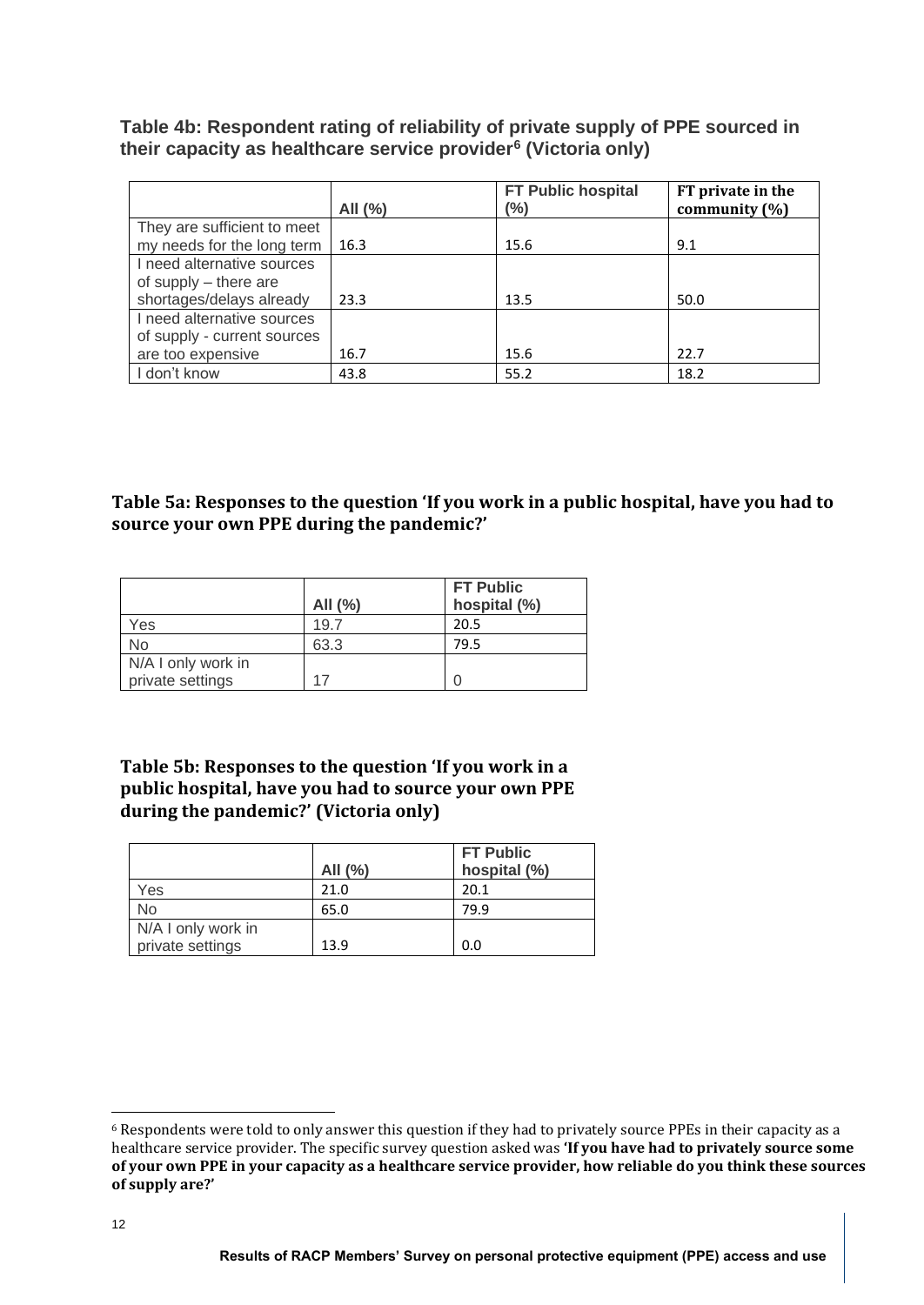## **2.2 Training in PPE use**

**Table 6a: Training in the use of PPE received in capacity as a healthcare service provider<sup>7</sup>**

|                         | All (%) | <b>FT Public</b><br>hospital (%) | FT private in<br>the community<br>(%) |
|-------------------------|---------|----------------------------------|---------------------------------------|
| I was trained as a      |         |                                  |                                       |
| trainee but not since   | 13.2    | 8.1                              | 32.8                                  |
| I have regular training |         |                                  |                                       |
| in my facility          | 14.1    | 23.2                             | 5.2                                   |
| I have had some         |         |                                  |                                       |
| training in the past    |         |                                  |                                       |
| prior to this year      | 11.7    | 11.4                             | 22.4                                  |
| I have had recent       |         |                                  |                                       |
| training in 2020        | 60.8    | 64                               | 32.8                                  |
| Other (please specify)  | 10.1    | 5.1                              | 15.5                                  |

## **Table 6b: Training in the use of PPE received in capacity as a healthcare service provider<sup>8</sup> (Victoria only)**

|                            | All $(%)$ | <b>FT Public</b><br>hospital (%) | FT private in the<br>community $(\% )$ |
|----------------------------|-----------|----------------------------------|----------------------------------------|
| I was trained as a         |           |                                  |                                        |
| trainee but not since      | 12.5      | 8.1                              | 39.1                                   |
| I have regular training in |           |                                  |                                        |
| my facility                | 14.7      | 22.1                             | 4.3                                    |
| I have had some            |           |                                  |                                        |
| training in the past prior |           |                                  |                                        |
| to this year               | 8.9       | 11.0                             | 17.4                                   |
| I have had recent          |           |                                  |                                        |
| training in 2020           | 67.1      | 67.6                             | 34.8                                   |
| Other (please specify)     | 7.7       | 3.7                              | 17.4                                   |

#### **Examples of written comments provided for 'other':**

*DIY looking at DOH online webinar*

*Have been involved in the training of PPE for our hospital*

*From YouTube* 

*I had to complete an online module on donning and doffing of PPE*

<sup>7</sup> The specific survey question asked was **'What best describes the training you have received in the use of PPE in your capacity as a healthcare service provider?'**

<sup>8</sup> The specific survey question asked was **'What best describes the training you have received in the use of PPE in your capacity as a healthcare service provider?'**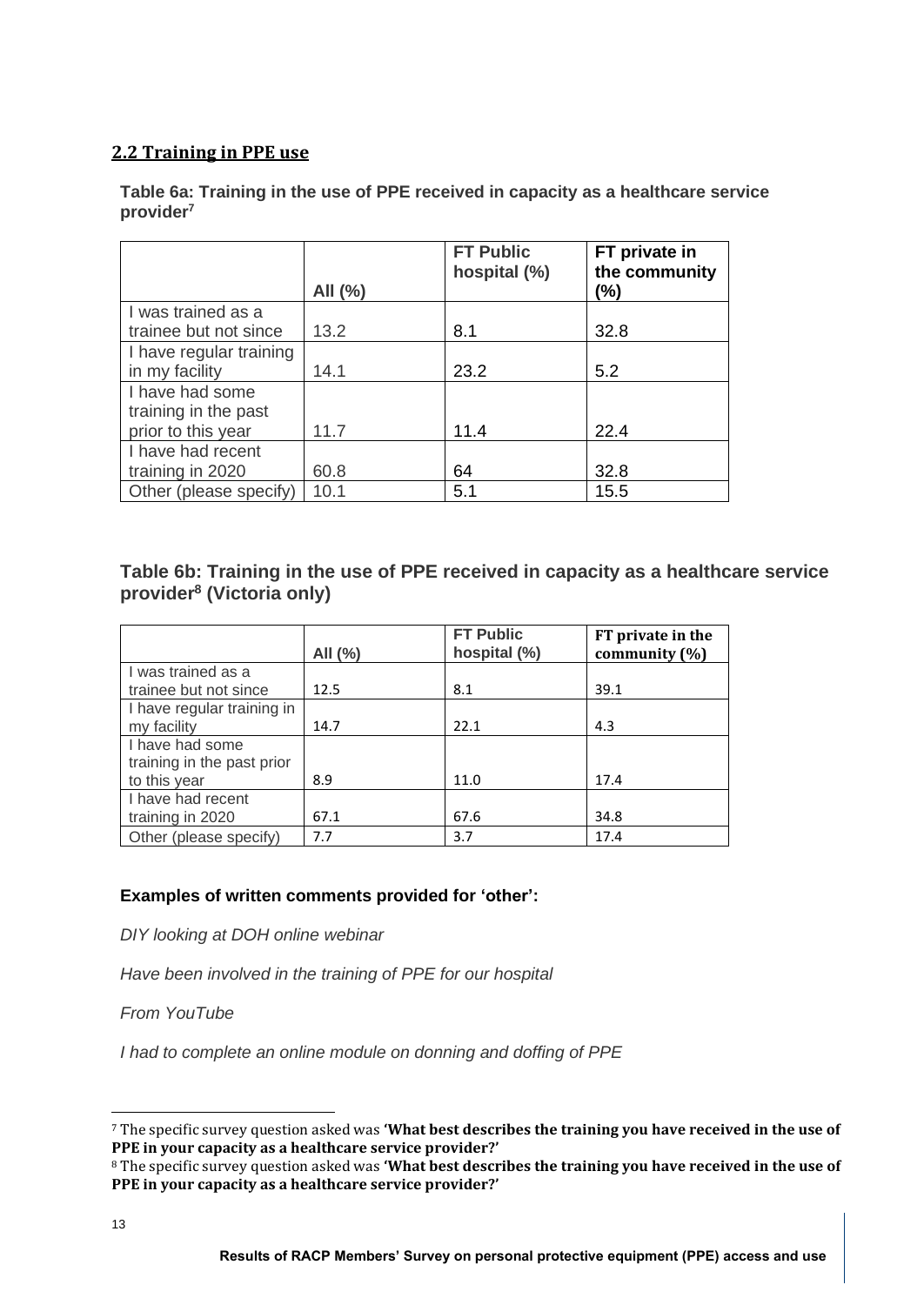*Online video in use of PPE*

*Used and advised on PPE for industry. Trained by occupational hygienists training is available including video demonstrations to view at any time*

*Online video self sought* 

*Have completed online training only*

*It's in our domain to advise on PPE as Occ Physicians*

*Only after I insisted, it was not easy to get trained. I was told there was not enough PPE to "waste" it on training*

*I watched videos*

*Self-inform*

*FAFOEM & DPH training covered this is huge detail*

*Self education via various online portals* 

*Email instructions only*

*Wall posters*

*I have access to training videos but no face to face or mandatory training*

*During my term in emergency I was invited to regular refresher and assessments for different grades of PPE. This has not occurred on the ward rotations and did not occur at all at a different hospital when rostered as a relief*

Respondents were also asked to describe the quality of the training they received in the use of PPE in their capacity as a healthcare service provider. This was a question requiring a written response. Approximately 12% of written responses did not provide a rating or sufficient description. Of the remainder that did:

- 9.7% described their training as excellent
- 29% described their training as very good, good or fairly good
- 27.9% described their training as satisfactory or adequate
- 12.3% described their training as basic/fair or limited/poor
- 5.1% described their training as inadequate

Of those who described their training, 61.9% stated that it took the form of an online recording and 30.2% stated it involved both online recording and a physical demonstration.

Main issues raised in these written responses were:

- Lack of updates to training as requirements changed
- Lack of flexible training times e.g. if on a day the person did not work, they would miss out on the training
- Inconsistent messages
- Reliance on video without actual checking or demonstrations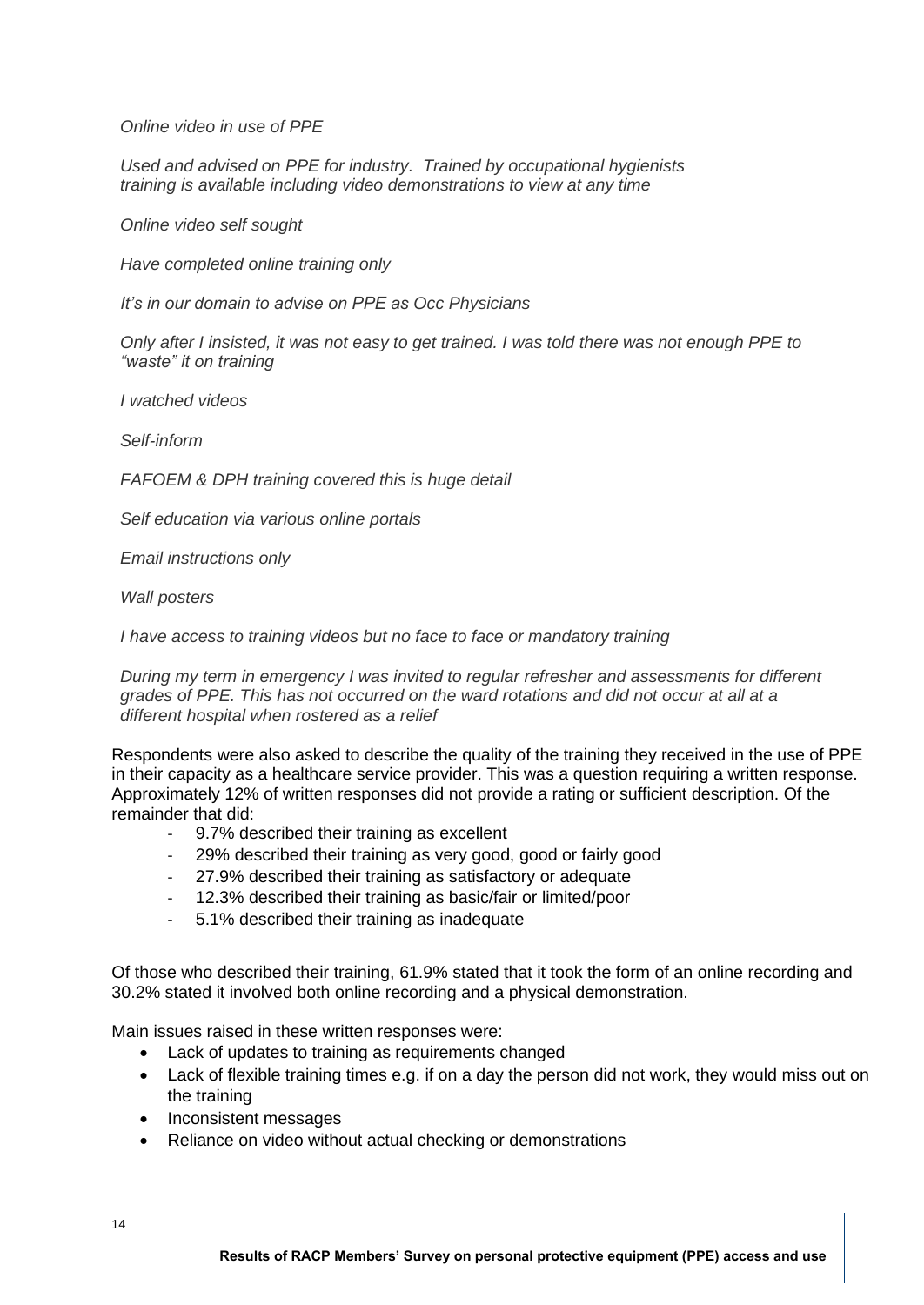## **Quotes**

*Not adequate - we had to learn by telling others how to don/doff due to limited PPE. Could not try yourself. First time doing this was with a suspected COVID patient*

*No updates to training though when new equipment introduced*

*No practical training, have never had a fit testing of N95 masks in my entire career.*

*I asked my organisation regarding the document of PPE from the Australia Commission on Safety and Quality in Health Care in May 2020 which indicated Protection for vulnerable patient groups during COVID-19 that I should be wearing a surgical mask, disposal gloves and disposable plastic apron. I was advised the following:*

*"We are strictly following the Victorian DHHS guidelines with regard to PPE use. Currently there is no recommendation to wear masks/aprons/gloves for routine patient care on non-COVID wards."*

*Each service used a different "preferred method" to don and doff*

*Very good (after I insisted). But most doctors at my institution have had a video only and are utterly hopeless. I observe constant self-contamination and contamination of clean areas. There should be PPE spotters to check donning and doffing. Also there is no fit testing of N95 masks although I have been told there are a few small masks available- lack of small masks specifically disadvantages women*

*Educational videos are good. However there are no formal guidelines for "covid positive patient use this", "covid suspect - use this". The guidelines are for "aerosol precautions", "droplet precaution" with no formal written instruction regarding indication (is this for legal protection reasons???). I have been told off for asking if I can wear my own mask (ID professor rang my boss and then rang me).*

#### **Other questions**

Respondents were asked if they had tested positive to COVID-19 during the course of this pandemic. 5 people (0.75% of respondents) answered yes and 4 out of the 5 were located in Victoria.

The final question in the survey asked respondents for any other (written) comments. We received comments on a diverse range of subjects relating to PPE and respondents' workplaces in light of the COVID-19 outbreak. The key categorizable comments are as follows:

- 18.1% commented on the need for changes to PPE guidelines including consistency, the need to review PPE advice more often and greater standardisation of advice.
- 16.5% criticised their employer organisation's advice on wearing of PPE in different areas of the organisation (e.g. hospital wards etc) or cited flaws in the leadership advice
- 15.7% commented on PPE sourcing difficulties
- 6% found their organisation protective of PPE in the sense of overly rationing its use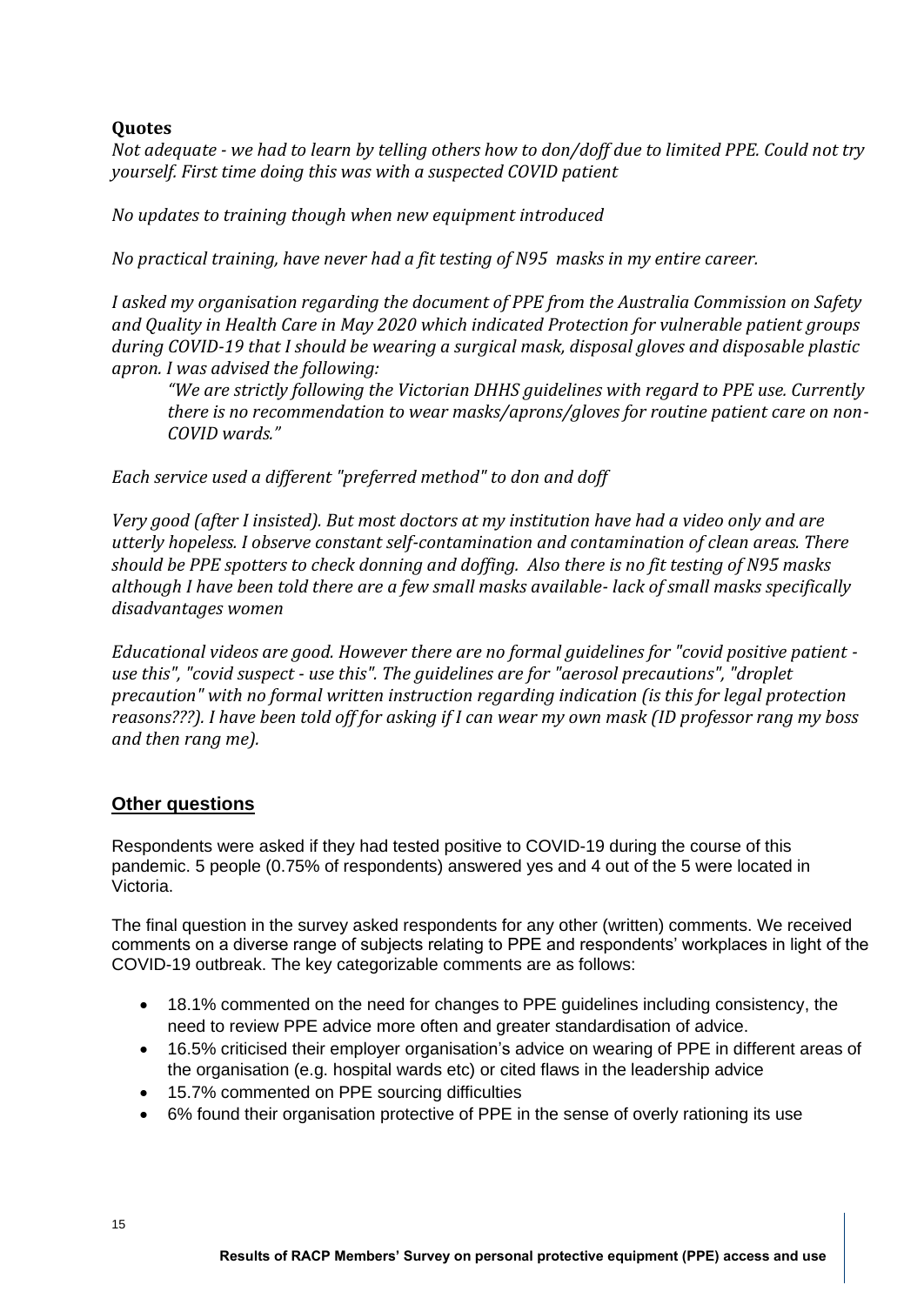#### **Some key concerns and recommendations raised in the comments include:**

- Stress caused by inconsistent directions on PPE (not based on evidence) and disparity across health care workers
- Private practitioners not being assisted in terms of access to the national stockpile
- Poor health organisation procedures (e.g. not fitting masks) or being over-protective of PPE
- Critical of leadership (within organisations and at government levels)
- Essential to have consistent advice and standard guidance and to know these are regularly reviewed and updated
- Concerned about poor quality of some PPE
- Need for a national registry of infected healthcare workers

#### **Quotes**

*I feel highly unsupported by my hospital. Staff have clearly expressed concern that the level of PPE offered is insufficient and it of the standard provided for similar situations at other institutions. The response from the ceo has been to chastise us and attempt to vilify is for requesting PPE. I am in an unsafe working environment and feel unsupported and vulnerable.* 

*I am deeply disappointed by the lack of PPE available to the respiratory registrars in Victoria that are actively working in the covid wards. The fact they need to source it secretly from the crash cart is very disappointing* 

*Very upset about this issue. Very upset about not being allowed to wear my own mask and protect myself because "we want to keep the hospital feel safe etc". No one will care if I get sick +/- long term lung damage. Very upset about ID department attitude and ID professor contacting my boss etc after I asked I can wear own mask/ questioning why we are asked to see COVID patients in surgical masks*

*PPE is crucial. No health care worker should be asked to worked without PPE. Junior staff in training face more pressure to do so, which is negligent and amounts to workplace harassment and bullying. There is definitely a need to establish a registry for HCWs who contact COVID through work exposure and I believe we need to take the initiative regarding this and not rely on politicians*

*Community physicians need a clear way to access PPE. Currently as we are not hospitals or primary health - there is no clear pathway*

*Private community specialist practices have been and continue to be completely unsupported regarding PPE. A glaring failure of federal and state health services. Public hospital PPE policy has at times been dictated by PPE availability rather than what is actually best practice.*

*Remote healthcare services are at the bottom of the pecking order in Australia, but often providing care to the most vulnerable groups. We expect better.*

*Out of hospital specialist doctors should also be provided N95 Masks in pandemics. The government needs to plan an appropriate stockpile*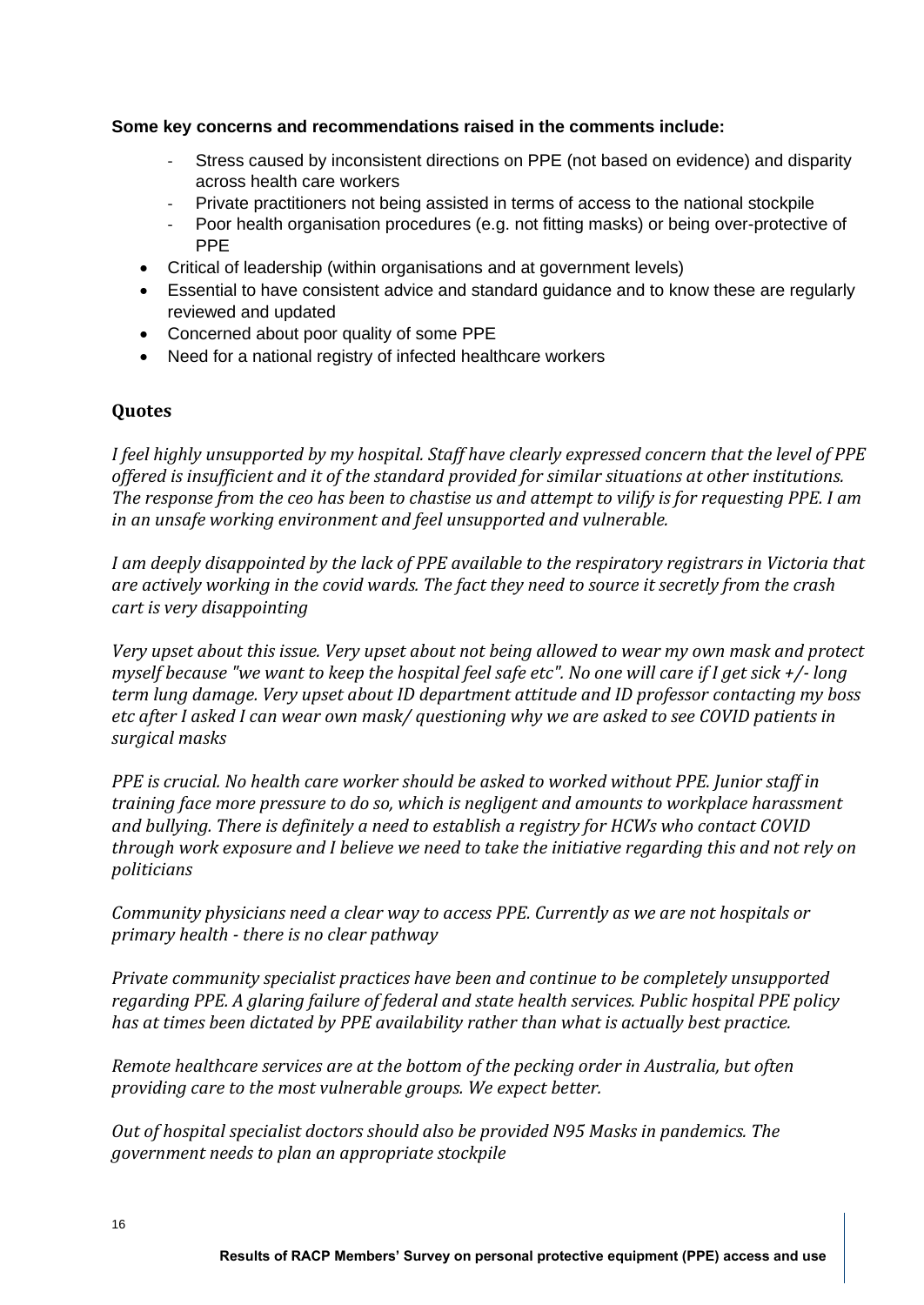*We need a national registry of health care workers affected in pandemics . WA is collating and reviewing all HCW with COVID. A national registry maintained specifically (? by a body such as the Aust Commission Quality and safety in Health Care or similar body) would be useful here. Jurisdictional data obviously important source, but they have competing priorities, and this is a national issue for HCW . This body could have oversight to gather additional info, standardise, arbitrate, focus on surveillance of infections in this cohort - would seem critical, with oversight by ICEG potentially. A great role for a federal CDC which doesn't exist, but in the absence of that, would be great for the Colleges to lobby to resource such a registry. And suggest need to act soon...*

*surgical masks currently supplied in acute medical unit I work in are very poor quality, do not seal around my nose and slip down face when talking. Access to n95 masks and mask with visors serverly limited. Goggles almost impossible to find on ward. In the case of covid re-emergence in WA community I will likely purchase my own goggles. I also feel mask fitting should be made mandatory in all states and territories ASAP.* 

*Community outreach team from the hospitals need to have PPE readily available. Currently, there is no guaranteed adequate full PPE supply for the staff who do nursing home outreach around Gold Coast region. This is a pressing issue as nursing homes are high risk areas for outbreak and we need to protect our HCW.*

*One training session where I pointed out wiping down eye protection and putting it back on the trolley for the next user was poor practice, and that they should instead be put in a bucket of cleaner and returned to circulation after a day (to account for human error etc). Was told this is not necessary and was dismissed. I have a background in microbiology and know a lot about prevention of contamination. The practice still has not been changed.*

*If you work a lot of evening/night shifts (common in paeds training in SA) and missed out on a daytime refresher/mock simulations earlier in the year then no additional face-to-face training has been provided or offered so far.* 

*Each service used a different "preferred method" to don and doff; there were risks I identified (eg: wiping down and sharing the eye goggles between people/ surfaces used etc); gave feedback and received little confidence training altered for others; also- for swabbed isolated patients the transfer of equipment (eg stethoscopes) into rooms and handling of meal trays seems to be a source of risk (again... have flagged concerns)*

*Surgical masks were initially not provided or withheld from my outpatient dept deemed not required because the risk was "low". In April I made a formal complaint and they then were provided for staff working with children closer than 1.5 meters and at risk of secretions spread. now we have adequate supplies but every order is scrutinised and all PPE in the hospital is counted every Monday morning via all in the hospital QARS audit system*

*The current national guidance is appallingly weak, compared to that undertaken in China and the US. They are wearing full suits and sealed goggles.* 

*Quality of surgical face masks varies greatly per brand available. Within the same box, some surgical face masks suboptimal, and slip down your nose while talking. Quality products made in Australia would be better.*